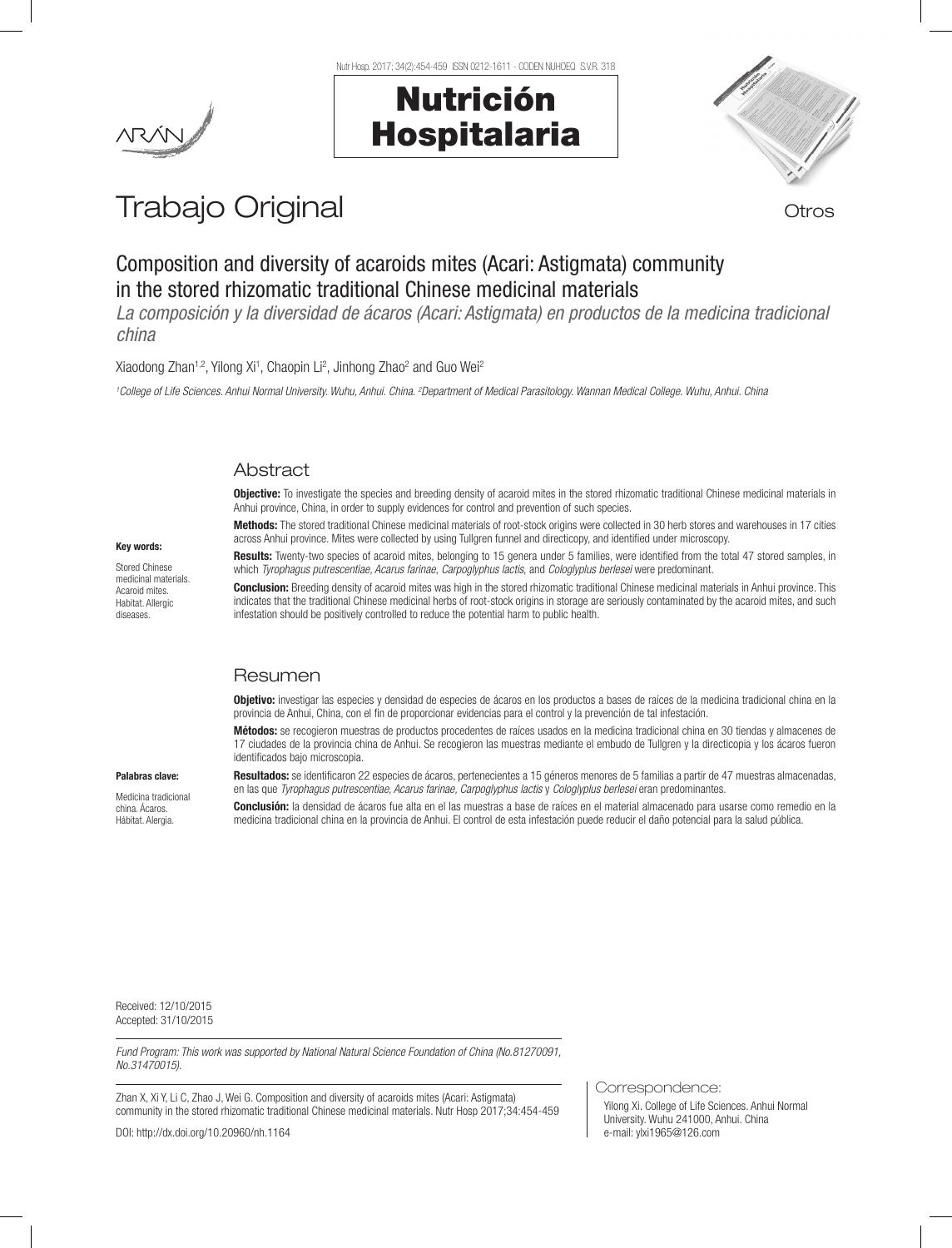#### INTRODUCTION

Allergic disease is recognized by the World Health Organization (WHO) as one of the four major noninfectious diseases for targeted prevention in the 21<sup>st</sup> century, and it annually affects 10% to 30% of global population and is growing an important public health concern (1,2). Allergen is one of the causative factors for development of allergic disorders. Particularly, allergens of mite sources are widely recognized as a primary initiator to induce hypersensitive reaction (3-6). As an aspiration allergen widely extant in nature, mite allergen has long received special attention for its universality and particularity (7-10). Therefore, it's of great significance to understand the diverse habitats and breeding materials of acaroid mites in the prevention and treatment of allergic asthma. During November 2009 and 2011, we undertook an investigation on breeding status of acaroid mites in 47 species of the stored rhizomatic traditional Chinese medicinal materials collected from 47 stores and warehouses for traditional Chinese medicinal herbs throughout 17 cities in Anhui province. The present study was aimed at reporting our findings on the mite breeding in the total 47 samples detected.

#### MATERIALS AND METHODS

#### SAMPLE COLLECTION

Herbal samples were collected from traditional Chinese medicine store and warehouses in compliance with the breeding habits of acaroid mites, ecological instruments were used to obtain relevant information. The samples were primarily included *Radix rehmanniae, Radix puerariae, Bulbus lilii, Radix angelicae sinensis, Radix salviae miltiorrhizae,* etc. Apart from that, dusts in the investigated places were also sampled. All of the stored rhizomatic traditional Chinese medicinal materials were stored over 6 months on average. And 10 aliquots of the samples were obtained from each of the stored rhizomatic traditional Chinese medicinal materials, separately sealed in sampling bag and transported to the laboratory, where each sample was measured with the balance by 10 g for each. Sieve shaker was used to separate the dusts from physical samples before final isolation of the acaroid mites.

# SEPARATION AND CLASSIFICATION OF ACAROID MITES

Mites in the physical samples were isolated using Tullgren funnel and directicopy, while those in the dusts were extracted with waternacopy and redricopy (11). The mite slides were prepared as previous description from the specimens isolated to undergo light microscopic observation of the morphology and species identification as well as count. Classification of the acaroid mites was in compliance with the taxonomic system described by Hughes (12,13).

#### INFORMATION ANALYSIS

The number of acaroids mites in different samples of stored material was counted, and the breeding density of acaroid mites was calculated in accordance with the formula ( $D = N/T \times 100\%$ ) (N represents the number of acaroid mites; T, the sample quality; and D, the breeding density of acaroid mites). Richness index of species was shown in Margalef index by formula Rmargalef  $=$   $(S-1)/lnN$  (where S stands for the number of species; N, total number of every individual species). Diversity index of species was denoted by Shannon-Wiener index in formula H' =  $\Sigma$ PilnPi) (Pi = Ni/N, or the proportion of individuals belonging to the *i*th species). Evenness index of species was represented by Pielou's evenness as formula  $J = H'/H$ max (Hmax = lnS).

#### **RESULTS**

#### SPECIES AND DENSITY OF ACAROID MITES IN DIFFERENT STORED RHIZOMATIC TRADITIONAL CHINESE MEDICINAL MATERIALS

Species and density of acaroid mites in 47 sorts of stored traditional Chinese medicinal materials of root-stock origins are shown in table I, which demonstrates that different species of acaroids mites differ in ecological habits and habitats. Different species of acaroid mites varied to a certain degree in their habitats, feedings and ecological habits as well as in the stored rhizomatic traditional Chinese medicinal materials by breeding densities. A total of 20 species of acaroid mites were separated from 47 kinds of rhizomatic traditional Chinese medicinal materials, belonging to 15 genus and 5 families of the acaridae respectively (Table II). The results indicate a diversity of the acaroid mites in the stored medicinal materials in Anhui area.

# ECOLOGICAL PARAMETERS FOR ACAROID MITES IN THE STORED RHIZOMATIC TRADITIONAL CHINESE MEDICINAL MATERIALS

The top five rhizomatic traditional Chinese medicinal materials in the 47 samples with highest breeding density of acaroid mites were involved sequentially in *Radix et rhizoma rhei, Rhizoma dioscoreae, Pseudobulbus cremastrae seu pleiones*, *Radix puerariae*, and *Rhizoma chuanxiong*. The breeding density, number of species, richness index, diversity index, and evenness index are shown in table III, demonstrating diverse ecological habits and habitats for different species of acaroids mites. The highest breeding density was found in *Radix et rhizoma rhei,* while the highest richness index, diversity index and evenness were seen *Pseudobulbus cremastrae seu pleiones.* These findings suggested serious contamination of the rhizomatic traditional Chinese medicinal materials withacaroid mites by diverse species and a relatively stable species class.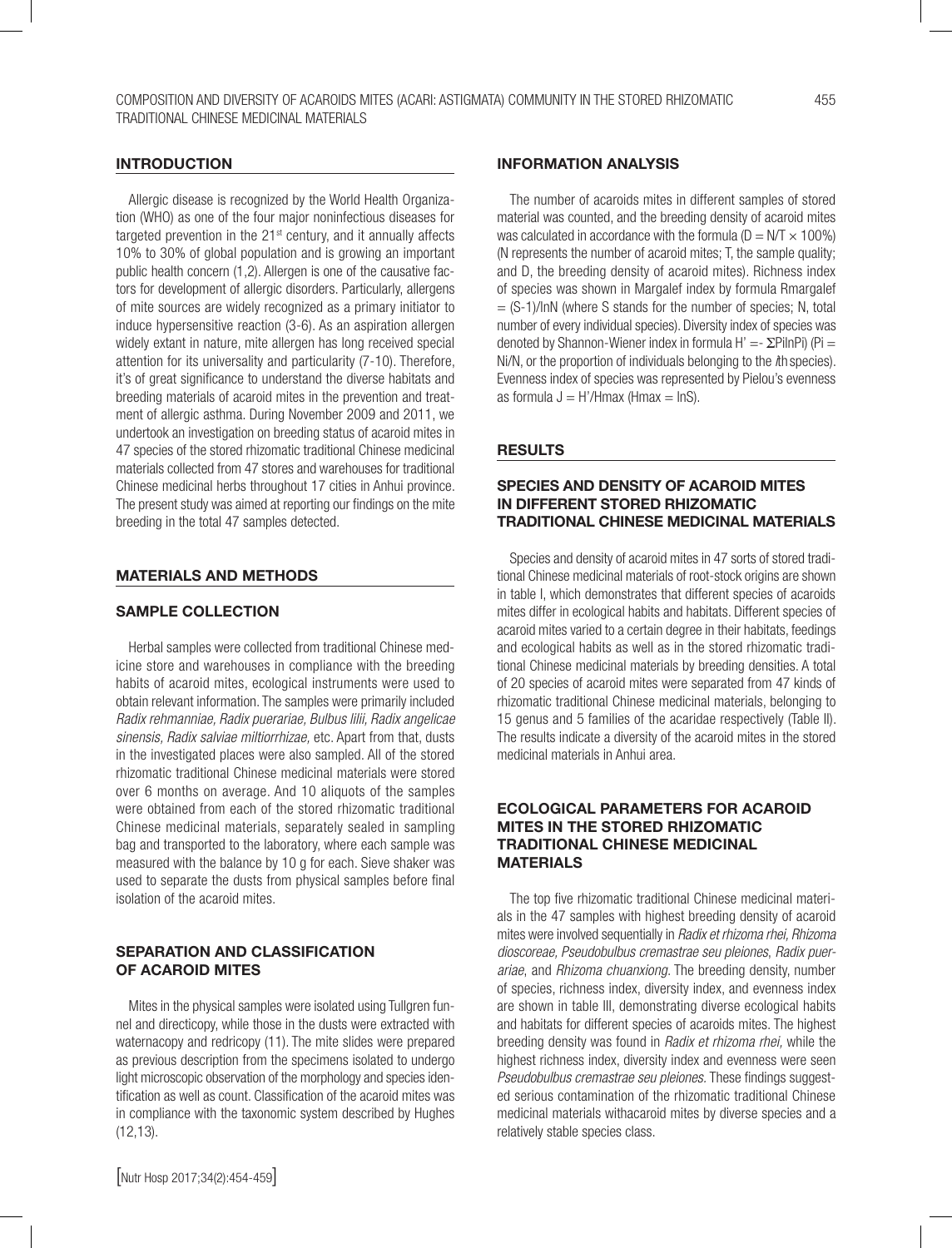| medicinal materials                  |          |                                                                       |  |  |  |
|--------------------------------------|----------|-----------------------------------------------------------------------|--|--|--|
| <b>Sample</b>                        | Weight/g | <b>Species of Breeding Acaroid Mites</b>                              |  |  |  |
| Radix et rhizoma rhei                | 77.61    | T. putrescentiae, C. berlesei, Lepidoglyphus michaeli                 |  |  |  |
| Rhizoma dioscoreae                   | 54.11    | T. putrescentiae, G. ornatus, Dermatophagoides farinae                |  |  |  |
| Pseudobulbus cremastrae seu pleiones | 51.32    | T. putrescentiae, C. lactis, G. domesticus, A. ovatus                 |  |  |  |
| Rhizoma homalomenae                  | 31.23    | C. lactis, C. berlesei, E. maynei                                     |  |  |  |
| Radix aconiti                        | 30.15    | T. putrescentiae, C. lactis, G. domesticus                            |  |  |  |
| Rhizoma chuanxiong                   | 41.18    | T. putrescentiae, Suidasia nesbitti, Suidasia medanensis, C. berlesei |  |  |  |
| Bulbus fritillariae cirrhosae        | 36.62    | G. domesticus, C. lactis, Cologlyplus berlesei                        |  |  |  |
| Radix pseudostellariae               | 28.16    | T. palmarum, C. berlesei                                              |  |  |  |
| Radix ginseng rubra                  | 28.13    | G. domesticus, G. ornatus, B. tropicalis                              |  |  |  |
| Rhiaoma cimicifugae                  | 19.48    | C. lactis, G. ornatus, D. farinae                                     |  |  |  |
| Radix salviae miltiorrhizae          | 29.36    | T. putrescentiae, C. lactis, G. ornatus                               |  |  |  |
| Radix linderae                       | 28.36    | T. putrescentiae, Gohieria fuscus, C. berlesei                        |  |  |  |
| Radix morindae officinalis           | 19.17    | Tyrophagus putrescentiae, Carpoglyphus lactis, Euroglyphus maynei     |  |  |  |
| Radix glycyrrhizar                   | 18.67    | L. destructor, C. lactis, C. berlesei                                 |  |  |  |
| Rhizoma acori tatarinowii            | 15.47    | S. nesbitti, S. medanensis, C. berlesei                               |  |  |  |
| Rhizoma bletillae                    | 14.31    | Glycyphagus domesticus, T. putrescentiae                              |  |  |  |
| Rhizoma atkactylodis macrocephalae   | 10.27    | C. lactis, G. domesticus, Acarus siro                                 |  |  |  |
| Radix paeoniae alba                  | 16.63    | G. domesticus, T. putrescentiae                                       |  |  |  |
| Rhizoma bletillae striatae           | 15.38    | T. putrescentiae, Tyrophagus longior, C. lactis                       |  |  |  |
| Radix angelicae dahuricae            | 17.58    | G. domesticus, C. lactis, G. ornatus                                  |  |  |  |
| Radix pulsatillae                    | 19.27    | G. domesticus, Glycyphagus ornatus, C. lactis                         |  |  |  |
| Radix scrophulariae                  | 9.83     | G. domesticus, C. lactis, C. berlesei                                 |  |  |  |
| Rhizoma pinelliae                    | 15.63    | T. putrescentiae, T. longior                                          |  |  |  |
| Radix rehmanniae                     | 18.76    | C. lactis, G. domesticus, T. putrescentiae                            |  |  |  |
| Radix sanguisorbae                   | 17.41    | C. lactis, C. berlesei, S. nesbitti                                   |  |  |  |
| Coritex lycii                        | 14.49    | Lardoglyphus konoi, T. putrescentiae, E. maynei                       |  |  |  |
| <b>Bulbus lilii</b>                  | 18.23    | T. putrescentiae, G. domesticus, Glycyphagus bicaudatus               |  |  |  |
| Radix angelicae sinensis             | 9.68     | D. pteronyssinus, T. longior                                          |  |  |  |
| Radix saposhnikoviae                 | 6.85     | T. longior, C. lactis, G. domesticus                                  |  |  |  |
| Radix ophiopogonis                   | 10.71    | C. berlesei, E. maynei                                                |  |  |  |
| Rhizoma atractylodis                 | 6.64     | C. lactis, G. domesticus, Dermatophagoides pteronyssinus              |  |  |  |
| Radix polygoni multielori            | 5.22     | C. lactis, A. siro                                                    |  |  |  |
| Radix isatidis                       | 7.85     | G. domesticus, C. lactis, Tyrophagus palmarum                         |  |  |  |
| Rhizoma anemarrhenae                 | 8.97     | G. domesticus, T. putrescentiae                                       |  |  |  |
| Radix adenophorae                    | 34.13    | G. domesticus, D. pteronyssinus                                       |  |  |  |
| Radix clematidis                     | 24.48    | T. putrescentiae                                                      |  |  |  |
| Radix peucedani                      | 14.63    | T. longior                                                            |  |  |  |
| Radix gentianae macrophyllae         | 16.51    | T. putrescentiae, E. maynei                                           |  |  |  |
| Rhizoma curcumae                     | 30.13    | Lardoglyphus konoi, T. putrescentiae                                  |  |  |  |
| Radix platycodi                      | 20.62    | C. lactis, G. domesticus, A. ovatus                                   |  |  |  |
| Radix bupleuri                       | 21.17    |                                                                       |  |  |  |
| Radix codonopsis                     | 27.93    | C. lactis, G. ornatus                                                 |  |  |  |
| Radix scutellariae                   | 31.43    | S. nesbitti, S. medanensis, Histiostoma feroniarum                    |  |  |  |
| Radix astragali                      | 29.38    | Lepidoglyphus destructor, T. longior                                  |  |  |  |
| Radix puerariae                      | 48.68    | A. siro, B. tropicalis                                                |  |  |  |
| Radix asteris                        | 25.13    | Gohieria fuscus, A. ovatus, C. berlesei                               |  |  |  |
|                                      |          | D. farinae, D. pteronyssinus, Rhizoglyphus robini                     |  |  |  |
| Rhizoma ligustici                    | 26.27    | G. bicaudatus, G. domesticus, C. lactis, T. palmarum                  |  |  |  |

Table I. Breeding density of acaroid mites in the stored rhizomatic traditional Chinese medicinal materials

[Nutr Hosp 2017;34(2):454-459]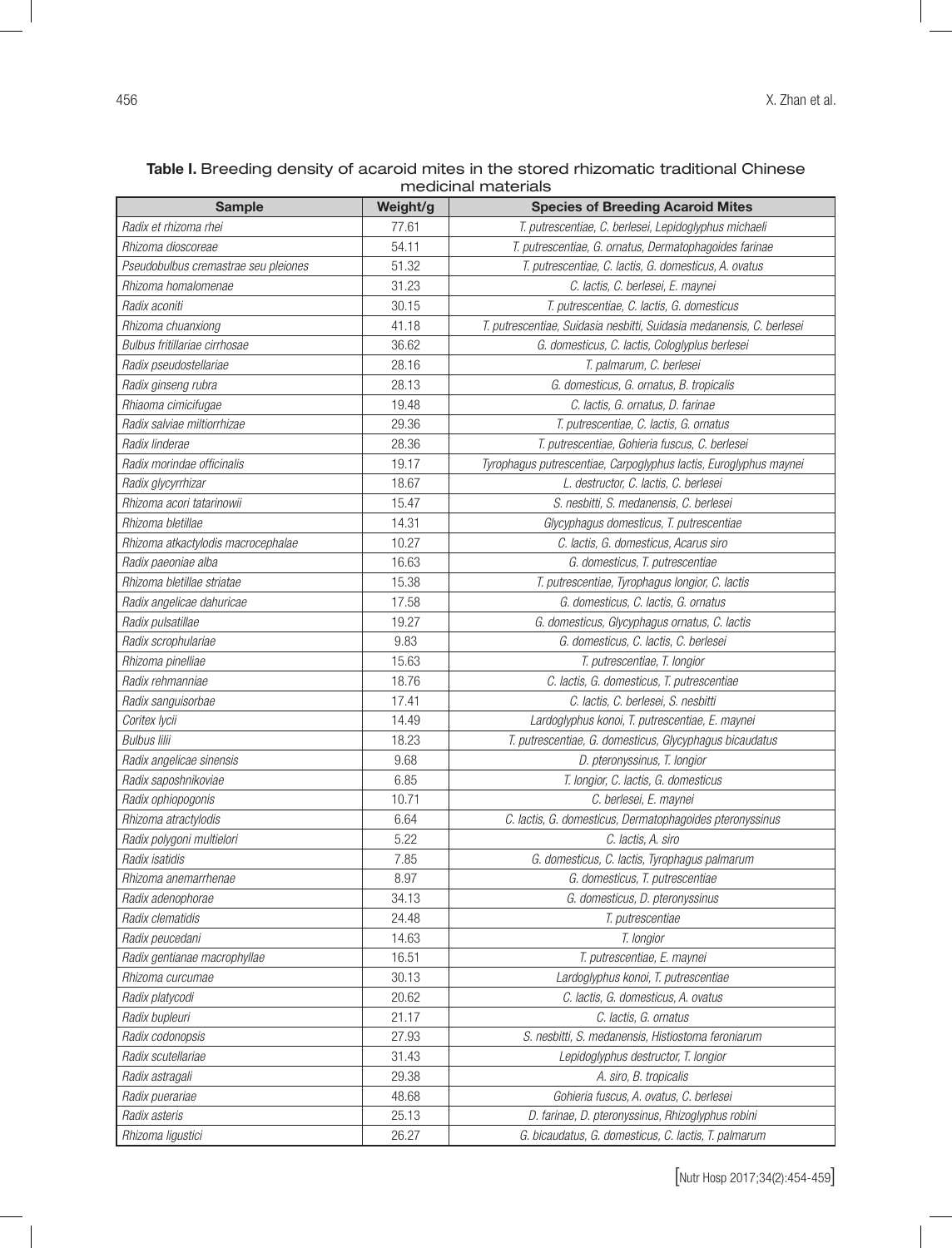#### Table II. Species of acaroid mites in the stored rhizomatic traditional Chinese medicinal materials

| Genus          | <b>Family</b>    | <b>Species</b>       |  |
|----------------|------------------|----------------------|--|
|                | Acarus           | A. siro              |  |
|                |                  | T. putrescentiae     |  |
|                | Tyrophagus       | T. longior           |  |
|                |                  | T. palmarum          |  |
| Acaridae       | Aleuroglyphus    | A. ovatus            |  |
|                | Rhizoglyphus     | R. robini            |  |
|                | Suidasia         | S. nesbitti          |  |
|                |                  | S. medanensis        |  |
|                | Cologlyplus      | C. berlesei          |  |
|                | Lardoglyphus     | L. konoi             |  |
|                | Glycyphagus      | G. ornatus           |  |
| Lardoglyphidae |                  | G. domesticus        |  |
| Glycyphagidae  |                  | G. bicaudatus        |  |
|                | <b>Blomia</b>    | <b>B.</b> tropicalis |  |
|                | Lepidoglyphus    | L. destructor        |  |
|                |                  | L. michaeli          |  |
|                | Gohieria         | G. fuscus            |  |
| Carpoglyphidae | Carpoglyphus     | C. lactis            |  |
| Pyroglyphidae  |                  | D. farinae           |  |
|                | Dermatophagoides | D. pteronyssinus     |  |
|                | Euroglyphus      | E. maynei            |  |
| Histiostomidae | Histiostoma      | H. feroniarum        |  |

# SEASONAL CHANGES OF ACAROID MITES IN THE STORED RHIZOMATIC TRADITIONAL CHINESE MEDICINAL MATERIALS

In order to examine the community fluctuation of acaroid mites in the rhizomatic traditional Chinese medicinal materials in different month, we performed analysis on the average breeding density, diversity, richness index and evenness index in the samples collected in April, January, July and October, respectively, and found highest breeding species richness index and diversity index in July. Yet the average breeding density was highest in October, and maximal uniform index, in April (Table IV).

### SEASONAL CHANGES FOR THE 47 SPECIES ACAROID MITES IN THE STORED RHIZOMATIC TRADITIONAL CHINESE MEDICINAL MATERIALS

By the previous results, we included *Radix et rhizoma rhei, Rhizoma dioscoreae and Pseudobulbus cremastrae seu pleiones*  for further investigation through cultivation under artificial environment. The observation showed that *T. putrescentia*, *C. berlesei* and other species of acaroid mites were increased to 53%, 36% and 11%, respectively, after 2-week of cultivation, and the number of *T. putrescentia* climbed to 15.71 individuals/g at week 4 from 12.47 individuals/g at week 2 and peaked at week 8 by 23.63 individuals/g. By  $12<sup>th</sup>$  week, the number was decreased to  $19.54$ individuals/g. Cthe number of *C. berlesei* was declined to 5.71 individuals/g at week 8 and zero at week 12 from 8.54 individuals/g at 2<sup>nd</sup> week.

# **DISCUSSION**

House dust mites and stored product mites are ubiquitous and wide in species, and in category of Acarida, Oribatida, Aetinedida and Gamasida. Mites belonging to Acarida include 7 families, namely, *Acaridae, Lardoglyphidae, Glycyphagidae, Chortoglyphidae, Carpoglyphidae, Histiostomidae,* and *Pyroglyphidae* (14-18). Acaroid mite is a tiny arthropod widely distributed around the world, most of which live on themselves, feed on organic orts of animals or plants. Their ideal habitats includes grains, Chinese medicinal materials, dry fruits and vegetables in storages, as well as textile fabric and dust in human dwellings (18-20). Distribution and density of this species are commonly affected by rainfall and seasonal change. Emergence of it may be quantity in temperature of 15 °C to 16 °C, particularly in summer and autumn with an average temperature of 29-33 °C and humidity of around 68%- 76%. Chao-pin LI (21) once investigate on the composition and

| Table III. Ecological parameters for acaroid mites in the stored rhizomatic traditional |
|-----------------------------------------------------------------------------------------|
| Chinese medicinal materials                                                             |

|                                 | Stored rhizomatic traditional Chinese medicinal materials |                              |                                                |                           |                              |  |
|---------------------------------|-----------------------------------------------------------|------------------------------|------------------------------------------------|---------------------------|------------------------------|--|
| <b>Ecological</b><br>parameters | <b>Radix et</b><br>rhizoma rhei                           | <b>Rhizoma</b><br>dioscoreae | <b>Pseudobulbus</b><br>cremastrae seu pleiones | <b>Radix</b><br>puerariae | <b>Rhizoma</b><br>chuanxiong |  |
| Breeding density                | 77.61                                                     | 54.11                        | 51.32                                          | 48.68                     | 41.18                        |  |
| Richness index                  | .33                                                       | 1.54                         | 2.01                                           | 0.87                      | 1.64                         |  |
| Diversity index                 | .38                                                       | 1.70                         | 2.70                                           | 1.71                      | .99                          |  |
| Evenness index                  | 0.92                                                      | 0.90                         | 0.94                                           | 0.94                      | 0.92                         |  |

[Nutr Hosp 2017;34(2):454-459]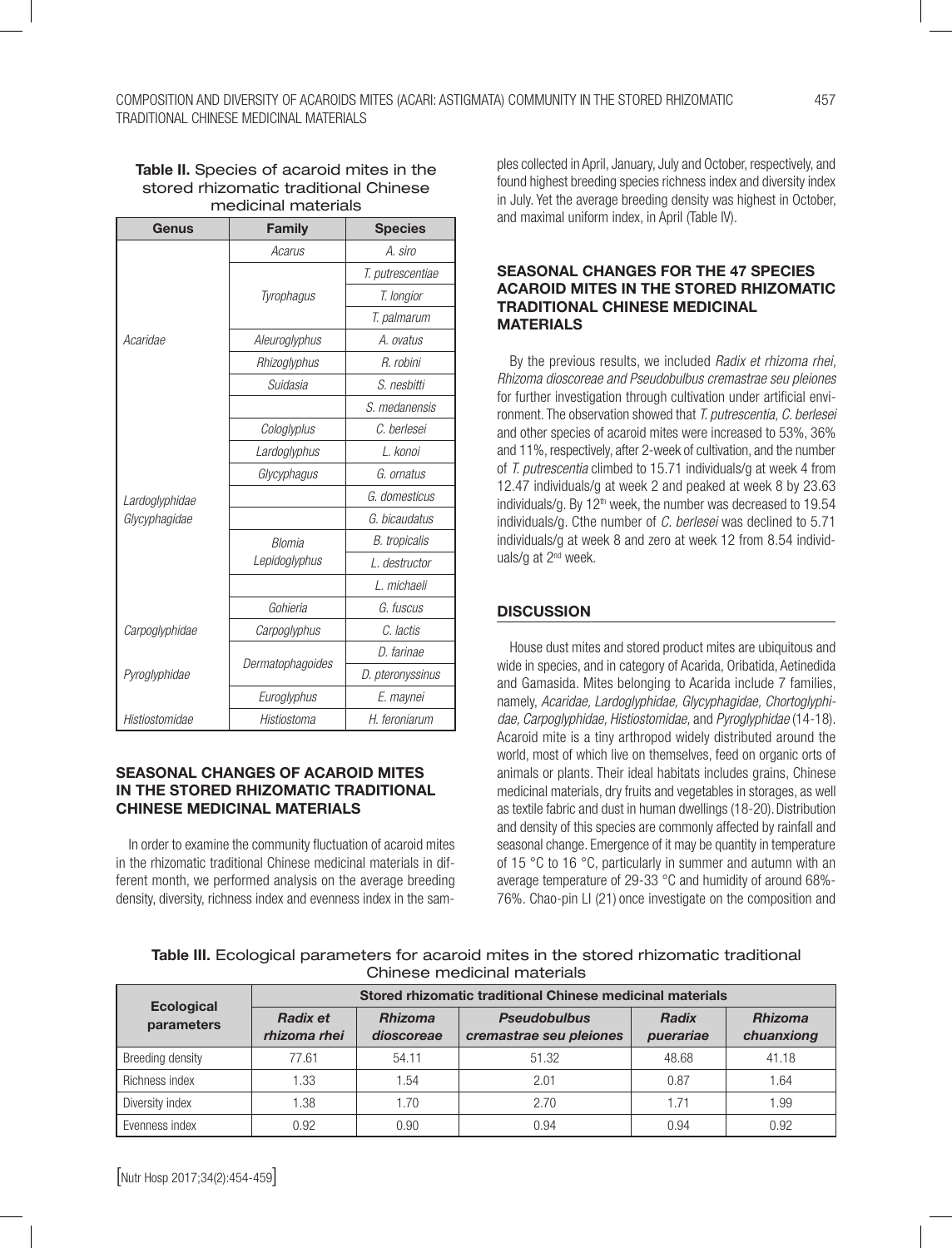| <b>Month</b> | Average breeding density (No./g) | <b>Richness index</b> | <b>Diversity index</b> | <b>Evenness index</b> |
|--------------|----------------------------------|-----------------------|------------------------|-----------------------|
| January      | $6.73 \pm 3.25$                  | $2.145 \pm 0.037$     | $1.351 \pm 0.210$      | $0.927 \pm 0.041$     |
| April        | $5.69 \pm 3.00$                  | $1.531 \pm 0.115$     | $1.073 \pm 0.110$      | $0.955 \pm 0.034$     |
| July         | $10.35 \pm 2.53$                 | $6.131 \pm 0.021$     | $3.259 \pm 0.082$      | $0.811 \pm 0.053$     |
| October      | $11.68 + 2.21$                   | $5.509 \pm 0.011$     | $2.939 \pm 0.075$      | $0.841 \pm 0.022$     |

Table IV. Seasonal parameter change in acaroid mites community in the stored rhizomatic traditional Chinese medicinal materials

diversity of stored acaroid mites in Anhui province, and found that the average breeding density, species richness and diversity in southern Anhui areas (including Wuhu area) were higher than those of Huaibei Plain, Jianghuai hilly regions, and plain areas in central Anhui.

In order to understand the acaroid mites in rhizomatic traditional Chinese medicinal materials as well as the growth and decline of this species community in different months, such as indexes on the average breeding density, diversity, , richness and evenness in the same storage, we respectively examined the indexes in January, April, July and October, and found that the highest richness index and diversity index were present in July, while the highest average breeding density was in October, and the maximal evenness index in April. Previous studies described that the distribution of acaroid mites was influenced by humity, temperature, illumination, eating habits of the mites, human interference and other factors (22-24), which were identical to our results that the acaroid mites bred in large quantity in the storages, because of the average relative humidity being 75.6% and mean temperature being 31 °C in July. Besides, the storages sampled were in closure for long time without excellent ventilation and air exchange as well as planned cleaning. Although sampling in October, when the temperature and humidity remained at 25 °C and 66%, demonstrated relative decline of richness and diversity of the acaroid mites, yet the density was maximal. This may be associated with long breeding season, for the mites don't breed until the autumn after female acaroid mites lay their eggs in summer. Even if lower temperature in Spring doesn't favor to the breeding of acaroid mites, those with lower need of temperature and humidity , such as *T. putrescentiae*, can still easily live and breed. This is why our results demonstrated the highest evenness of the mites in April. As discussed above, we concluded that the average breeding density, diversity index, and richness index of the community as well as evenness index are closely related to humiture without considering the human and food factors, since higher indexes of average density, evenness and diversity were observed in samples collected in summer and autumn seasons. Whereas the acaroid mites would exist in hypopus when the temperature and humidity are unfavorable to its breeding (25).

Relatively higher average breeding density of acaroid mites was found in *Radix et rhizoma rhei, Rhizoma dioscoreae, Pseudobulbus cremastrae seu pleiones*, *Radix puerariae*, and *Rhizoma chuanxiong*, in which *T. putrescentiae* and *C. berlesei* are predominant. In order to understand change patterns, particularly

the living habits and living environment for *T. putrescentiae* and *C. berlesei*, we cultivated *Radix et rhizoma rhei, Rhizoma dioscoreae and Pseudobulbus cremastrae seu pleiones* in the laboratory by artificially setting the temperature at 20 °C and humidity at 76%. Sampling by every other two weeks showed that the number of *C. berlesei* were decreasing, while *T. putrescentiae* continued to breed and peaked at  $8<sup>th</sup>$  week when the number of species was in saturated state. Subsequently the number of *T. putrescentiae* was declined somewhat at week 10 and week 12 as a result of emerging of other species that led to insufficient food supply in the same community. These changes are involved in the living habits of acaroid mites and interspecies predominance, because only one predominant species of mites can survive in the same community, and distinctly affect the community population and environment. Besides, higher quantity of emerged mites would lead to higher biomass and stronger survival in the stored materials, eventually resulting in restraining other species of mites from breeding (26-28).However, as *Cheyletus eruditus*, the predator of acacoid mites breeding to a certain quantity emerges, the community will be dynamically balanced (29,30).

Our work suggests that acaroid mites breed extensively in stored rhizomatic traditional Chinese medicinal materials in Anhui province, and their quantity is large in *Radix et rhizoma rhei, Rhizoma dioscoreae, Pseudobulbus cremastrae seu pleiones* and *Radix puerariae. G. domesticus* and *T. putrescentiae* were detected in the traditional Chinese medicinal materials of root-stock origins. Higher richness index, diversity index and breeding density of acaroid mites seen in July showed that breeding of this species are affected by humiture. We observed the growth and decline of *C. berlesei* and *T. putrescentiae* under artificial circumstances, and found a sharp decline in the number of *C. berlesei,* while the number of *T. putrescentiae* tended to grow before decrease. Although this tendency may be associated with changes in the local environment and climate, yet it remains further investigation.

The species of acaroid mites in the samples may be over our real recordings, because we exclusively identified part of the samples and left other species uncounted. Besides, it is hard to completely isolate entire mites from the samples. The breeding density of sampled mites was represented by the number of mites in the overall samples, and calculated indirectly in proportional samples, for which only mirrors the gross breeding density in various samples. Nevertheless, previous studies indicated that acaroid mites would move and spread around when their breeding density increases to a certain extent in stored rhizomatic traditional Chi